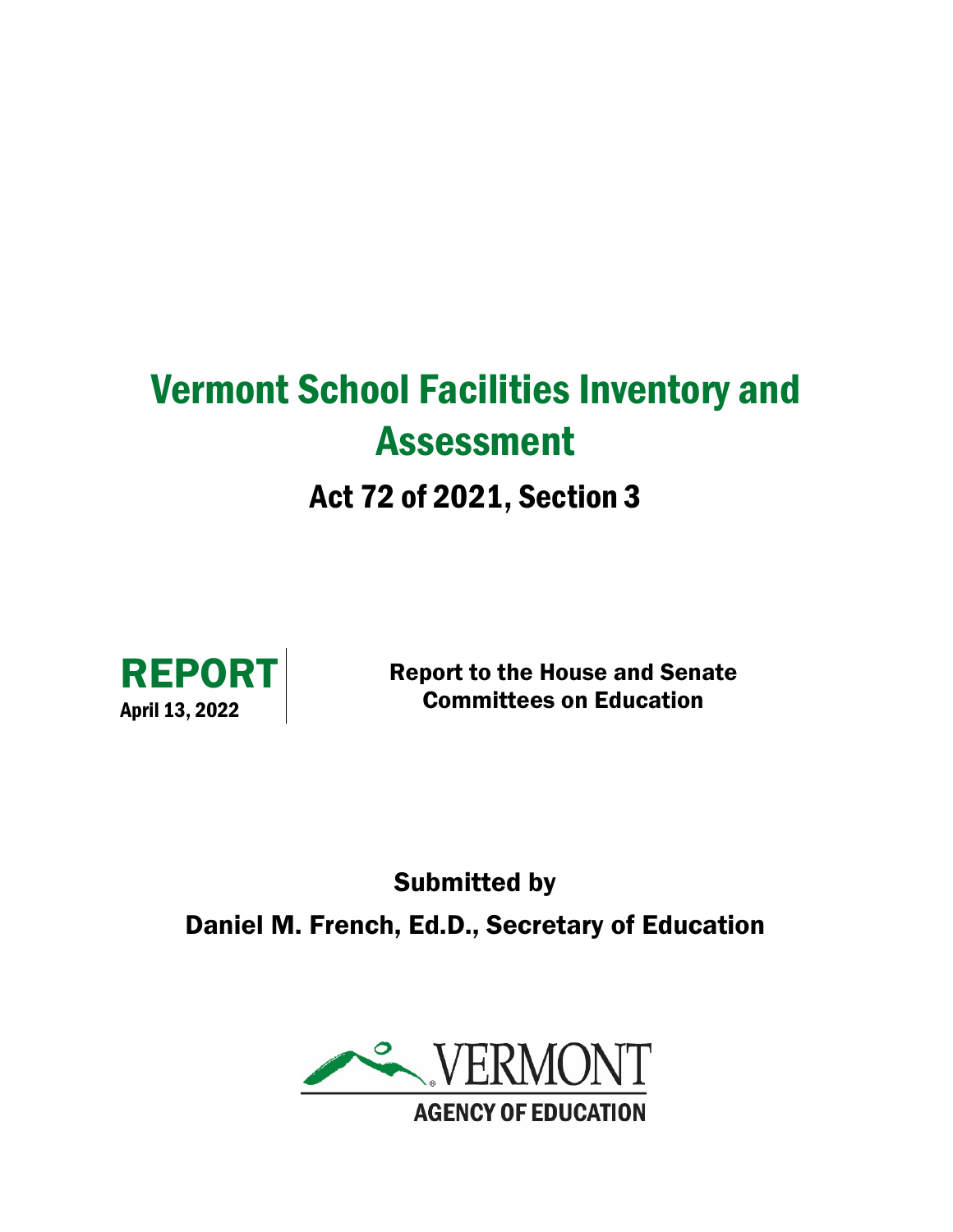# Executive Summary

As required by the Vermont General Assembly in Act 72 of 2021, the Agency of Education engaged Bureau Veritas to conduct an inventory and conditions assessment of school facilities in Vermont. The contractor conducted this work between November 2021 and March of 2022. Vermont supervisory unions (SU/SDs) were asked to complete an online inventory entry for each school building in their SU/SDs, with assistance from the contractor as needed.

The inventory covered 305 schools and 384 school buildings. Categories covered by the inventory included safety, security and other risk factors; technology and system adequacy, and systems (roofing, HVAC, plumbing, fire suppression and prevention, and temporary buildings). The contractor paired industry standard cost and lifecycle information with data submitted by SU/SDs to create projections of system and building conditions, and costs for replacement. The contractor estimated a Facility Condition Index (FCI) for each system, group, building, and the portfolio of buildings in an SU/SD.

Overall, Vermont's education system as a whole has a high FCI of 71.4% (higher percentages mean a greater need for replacement or upgrades). Some systems were higher than others; windows, elevators, local heating, cooling and ventilation (HVAC), and temporary buildings had FCI higher than 75%. Mid- to low- FCI categories (below 74%) included solar power, electrical and technology systems, fire and safety systems, and central heating and cooling.

Most troublingly, 24 SU/SDs (44%) have overall FCIs over 75%, and 12 (22%) across eight counties have FCIs above 80%. The top five FCIs statewide were all over 85%: Orange Southwest SU (90.5%), Windsor Central SU (89.2%), Mt. Mansfield UUSD (87.8%), Essex North SU (87.3%), and Montpelier Roxbury SD (85.6%)

# Legislation

This report is submitted pursuant to [Act 72 of 2021, Sec. 3\(f\),](https://legislature.vermont.gov/bill/status/2022/H.426) which requires the Vermont Agency of Education (AOE) to report to the House and Senate Committees on Education the findings of the school facilities inventory required under subsection (a) of that section, as well as provide a status report on the assessment required under subsection (a).

# **Background**

The Agency of Education engaged Bureau Veritas (BVTA) to conduct an inventory and conditions assessment of school facilities in Vermont. The contractor conducted this work between November 2021 and March of 2022. Vermont supervisory unions (SU/SDs) were asked to complete an online inventory entry for each school building in their SU/SDs, with assistance from the contractor as needed.

Working with AOE, BVTA developed a web-based data collection tool that was sent out to all SU/SDs in late 2021. Districts were asked to complete an inventory entry for each school building in their SU/SD. BVTA was available to assist knowledgeable staff within the districts to complete their forms. All districts completed this data collection by March 15, 2022.

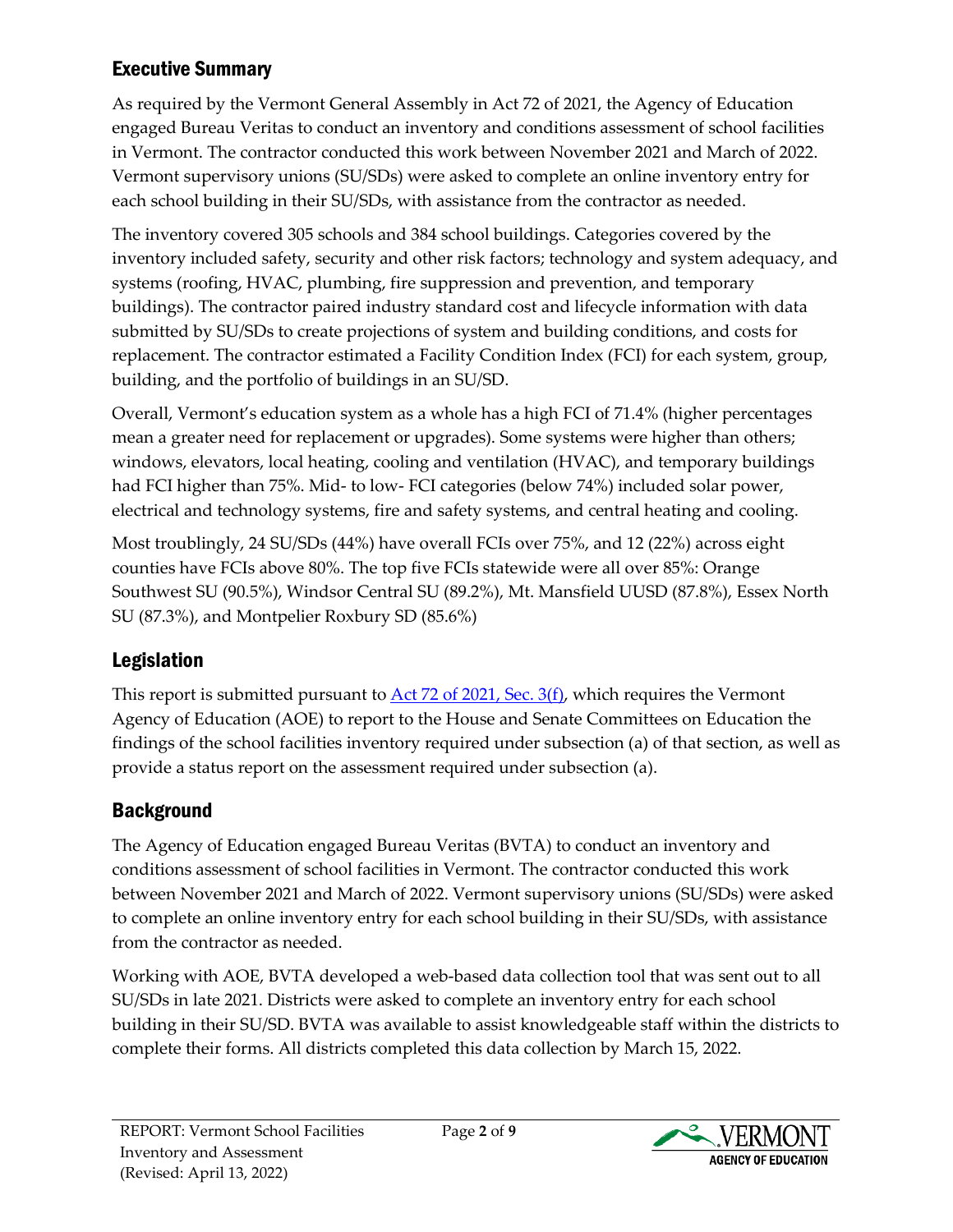## Facilities Assessment Status Update

In order to align with other statutory requirements, including radon and PCB testing, and reflecting the later completion date of the facilities inventory, the Agency has recommended an extension to the deadline for completion of the facilities inventory from October 2022 to October 2023. The Agency will release an RFP for the Facilities Assessment in late spring 2022.

# Vermont School Facilities Inventory

*Prepared by Bureau Veritas, Thomas Bart, Program Manager*

## General Survey Information

Bureau Veritas was contracted by the state of Vermont Agency of Education to conduct a School Facilities Inventory on the K-12 school portfolio in Vermont, statewide. The exercise was conducted between November 2021 and March 2022 with the participation of knowledgeable school staff completing facilitated on-line questionnaires for each school, including multiple buildings at each site.

The on-line questionnaire enables the gathering of baseline information for each school, including addresses, gross areas, number of stories, dates of construction and renovation and GIS coordinates. Respondents enter their name, title and contact information as well.

In addition to baseline information, data was collected regarding hazardous materials, fire/life safety, indoor air quality (IAQ), accessibility, technology, energy and water infrastructure and various other risk factors.

Respondents entered data for major systems in the building including HVAC, electrical, plumbing, conveying, fire suppression and security. Data points include type of system, estimated date installed, age and size or capacity.

System data was enriched with industry standard cost and lifecycle data to allow projections of system and building deletion rates as well as budgetary costs and timing for system replacements. A depleted value- based Facility Condition Index (FCI) is estimated for each system, system group, building and the portfolio, as a whole.

In addition to this report, individual building reports are provided for each of 384 buildings at 305 school locations. A spreadsheet with all collected data is also included in the deliverable to the Agency of Education.

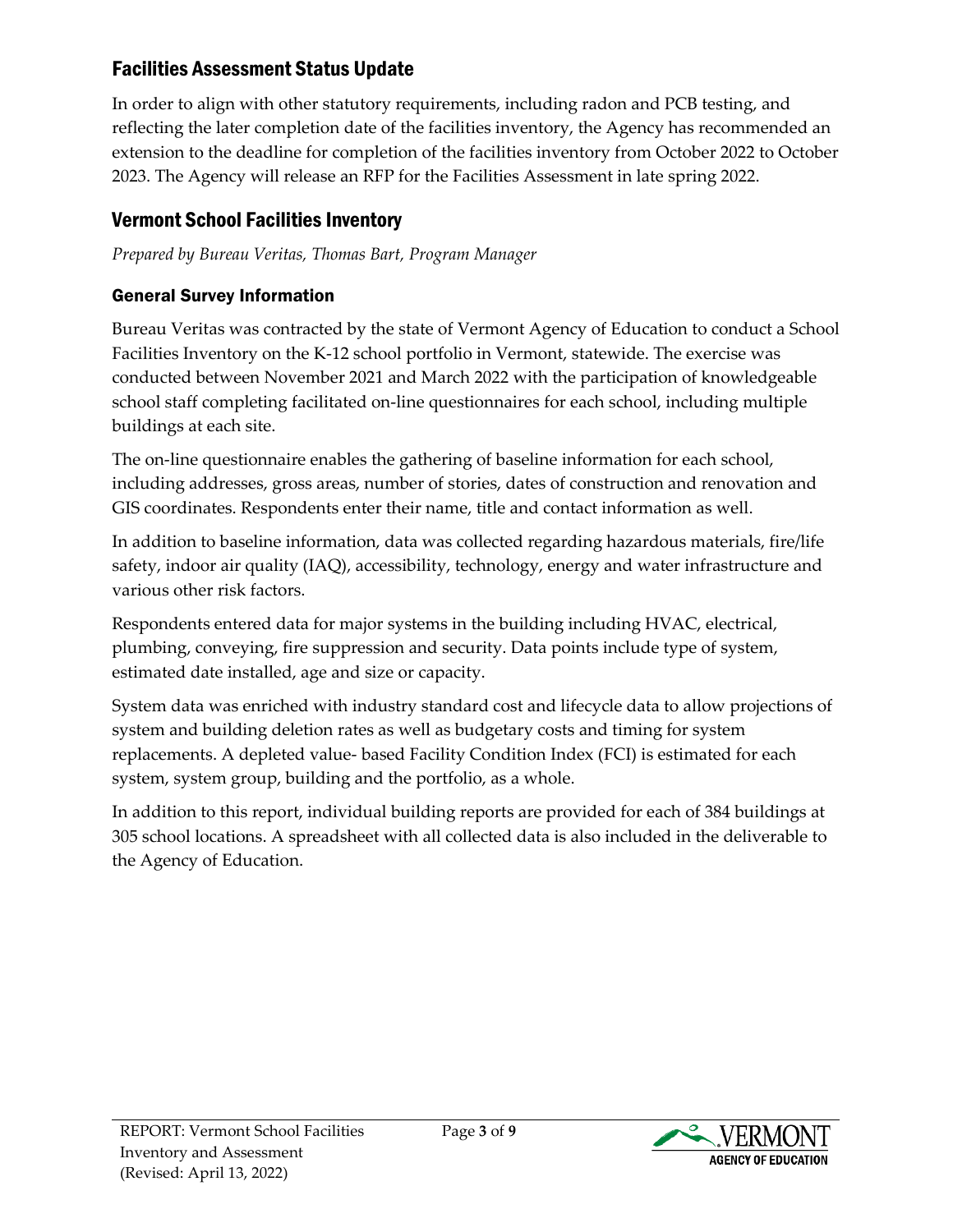| <b>General Survey Information</b>                 |                           |
|---------------------------------------------------|---------------------------|
| <b>Total Questionnaire Responses</b>              | 390                       |
| Number of Responders                              | 105                       |
| Total Number of Schools in Survey                 | 305                       |
| Total Number of Buildings in Survey               | 384                       |
| <b>Elementary School Buildings</b>                | 52                        |
| Middle School Buildings                           | 28                        |
| High School Buildings                             | 44                        |
| <b>Combination School Buildings</b>               | 242                       |
| Other Buildings                                   | 18                        |
| <b>Total Estimated Gross Square Footage</b>       | 18.5 million square feet  |
| Average Building Gross Square Footage             | 44,700 square feet        |
| Average Age of Buildings                          | 61 Years                  |
| Average Years Since Last Major Renovation         | 22 Years                  |
| Number of Additional Relocatable Buildings        | 110                       |
| Estimated Amount of Relocatable Gross Square Feet | 112,700 gross square feet |

#### Safety, Security and Other Risk Factors

Respondents were asked about risk factors known or suspected to be present in the buildings.

| <b>Issue Inquired</b>       | <b>Confirmed</b> | <b>Suspected</b> | Total |
|-----------------------------|------------------|------------------|-------|
| Hazardous Materials Present | 196              | 52               | 248   |
| Indoor Air Quality Issues   | 81               | 37               | 118   |
| Fire / Life Safety Issues   | 52               | 22               | 74    |
| <b>Other Risk Factors</b>   | 73               |                  | 80    |
| <b>ADA</b> Accessibility    | 98               |                  | 119   |

#### Technology and System Adequacy

Respondents were asked about the general adequacy of various technology and other systems supporting the school buildings.

| <b>Adequacy Topic</b>      | <b>Adequate</b> | <b>Marginal</b> | Inadequate |
|----------------------------|-----------------|-----------------|------------|
| <b>Internet Service</b>    | 347             | 35              |            |
| <b>Building WiFi</b>       | 323             | 57              |            |
| Cellular Coverage          | 182             | 112             | 88         |
| <b>Water Pressure</b>      | 375             | ヮ               |            |
| Gas / Propane Pressure     | 285             |                 | 0          |
| <b>Electrical Capacity</b> | 340             | 32              | 11         |

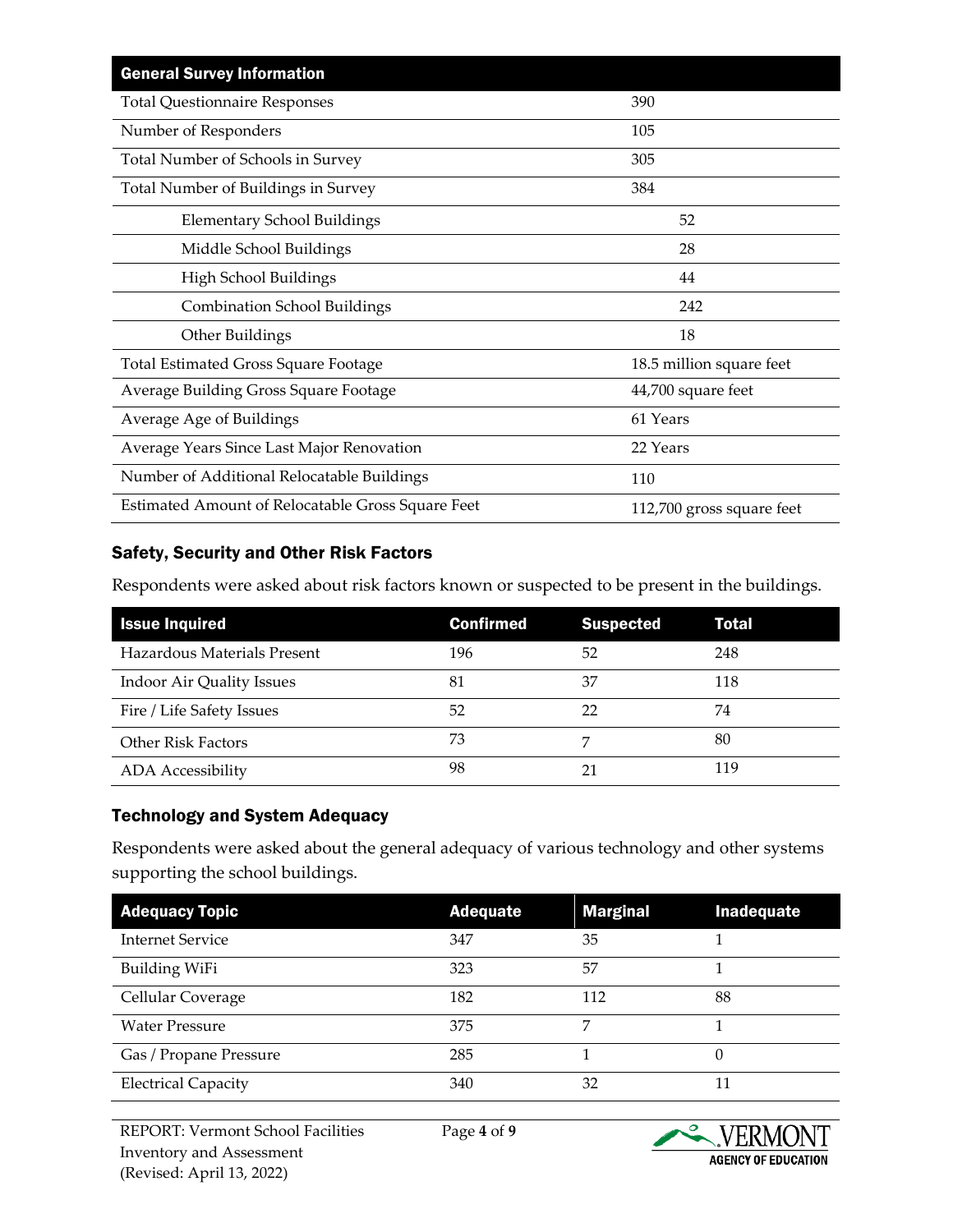## Facility Condition Index (FCI) – Depleted Percentage and Value

One of the goals of the inventory survey is to calculate an estimated FCI based on depleted value for each building in the portfolio. The version of the FCI used in this survey provides a theoretical objective indication of a building's overall amount of consumed system life. To calculate the depleted value for each system, the age for each system is divided by the expected useful life. Aggregation is done on a cost weighted basis; the depleted percentage for each system is multiplied by its whole system cost resulting in a depleted value. The sum of the depleted values divided by the sum of the system whole values is the aggregated depleted percentage FCI. Systems can be aggregated by system group, for an entire building, for a school district, for all of a type of school, the portfolio as a whole or virtually any other desired aggregation.

| <b>System Group</b>        | <b>Depleted Percentage FCI</b> |
|----------------------------|--------------------------------|
| Roofing                    | 70.1%                          |
| Windows                    | 79.2%                          |
| Elevators                  | 80.7%                          |
| Plumbing                   | 82.5%                          |
| <b>Central Cooling</b>     | 62.3%                          |
| <b>Central Heating</b>     | 66.9%                          |
| <b>HVAC Distribution</b>   | 75.8%                          |
| Local HVAC Systems         | 82.3%                          |
| Fire Suppression           | 64.8%                          |
| Main Electrical System     | $60.6\%$                       |
| Fire Alarm Life Safety     | $67.1\%$                       |
| Security and Notification  | 63.9%                          |
| Solar Power                | 25.8%                          |
| <b>Temporary Buildings</b> | 76.6%                          |
| <b>Total All Systems</b>   | 71.4%                          |

## FCI by System Group

The depleted percentages in the table indicate an aging portfolio of key systems across the state of Vermont. It should be noted that these values were reported by local building representatives and not trained engineers. Thus, these data likely incorporate some margin of error, but assuming the error rate to be minor, the data should be valued as a rational indicator of portfolio system aging with some inherent degradation and disrepair.

Also note that on an established portfolio, the law of averages would set an expectation of an average 50% depleted value FCI. One other factor for consideration is that age can generally be expected to correlate with condition, but this correlation is not absolute. It is routine to see well-

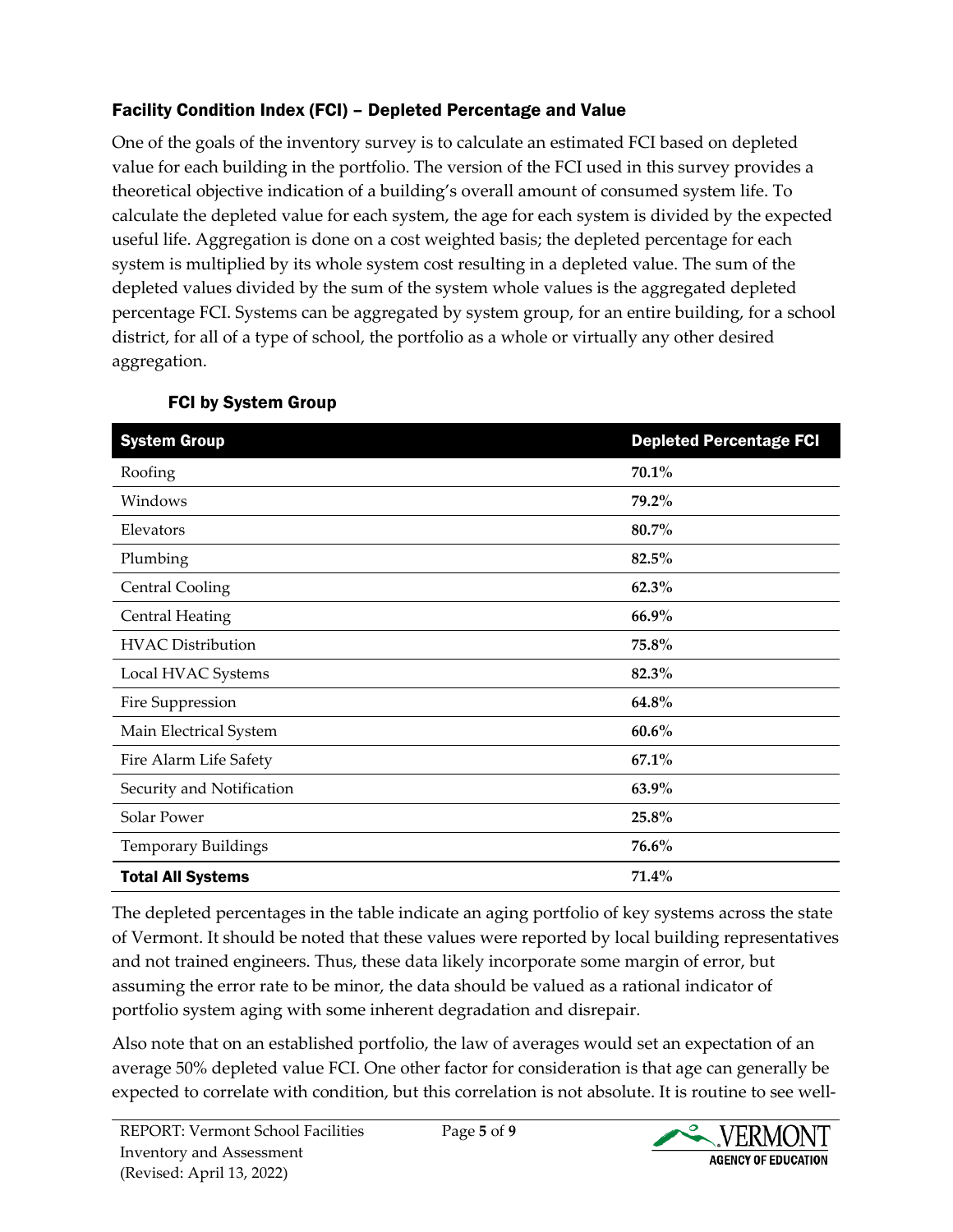maintained systems performing longer than their expected useful lives; as well sometimes systems can be in worse condition than age would indicate.

#### FCI by Supervisory Union – Sorted Alphabetically

| <b>Supervisory Union (SU/SD)</b>           | <b>Depleted Percentage FCI</b> |
|--------------------------------------------|--------------------------------|
| <b>ADDISON CENTRAL SD</b>                  | 73.6%                          |
| <b>ADDISON NORTHWEST SD</b>                | 66.0%                          |
| <b>BARRE UNIFIED UNION SD</b>              | 85.2%                          |
| <b>BATTENKILL VALLEY SU</b>                | 69.4%                          |
| <b>BENNINGTON RUTLAND SU</b>               | 77.0%                          |
| <b>BURLINGTON SD</b>                       | 73.5%                          |
| <b>CALEDONIA CENTRAL SU</b>                | 79.9%                          |
| <b>CENTRAL VERMONT SU</b>                  | 59.9%                          |
| <b>CHAMPLAIN VALLEY SD</b>                 | 48.5%                          |
| <b>COLCHESTER SD</b>                       | 77.0%                          |
| <b>ESSEX NORTH SU</b>                      | 87.3%                          |
| <b>ESSEX WESTFORD SD</b>                   | 75.4%                          |
| <b>FRANKLIN NORTHEAST SU</b>               | 65.9%                          |
| <b>FRANKLIN WEST SU</b>                    | 72.4%                          |
| <b>GRAND ISLE SU</b>                       | 83.3%                          |
| <b>GREATER RUTLAND COUNTY SU</b>           | 80.6%                          |
| <b>GREEN MOUNTAIN SD</b>                   | 84.2%                          |
| <b>HARTFORD SD</b>                         | 84.5%                          |
| HARWOOD UNIFIED UNION SUPERVISORY DISTRICT | 71.9%                          |
| <b>KINGDOM EAST SD</b>                     | 77.0%                          |
| <b>LAMOILLE NORTH SU</b>                   | 54.0%                          |
| LAMOILLE SOUTH UNIFIED UNION SD            | 72.0%                          |
| <b>MAPLE RUN UNIFIED SD</b>                | 74.7%                          |
| MILL RIVER UNIFIED UNION SD                | 51.3%                          |
| MILTON TOWN SD                             | 77.1%                          |
| MISSISQUOI VALLEY SCHOOL DISTRICT          | 76.1%                          |
| <b>MONTPELIER ROXBURY SD</b>               | 85.6%                          |
| MT ABRAHAM UNIFIED SCHOOL DISTRICT         | 81.3%                          |
| MT MANSFIELD UNIFIED UNION SCHOOL DISTRICT | 87.8%                          |
| NORTH COUNTRY SU                           | 76.5%                          |
| <b>ORANGE EAST SU</b>                      | 67.9%                          |
| ORANGE SOUTHWEST UNFIED UNION SD           | 90.5%                          |
|                                            |                                |

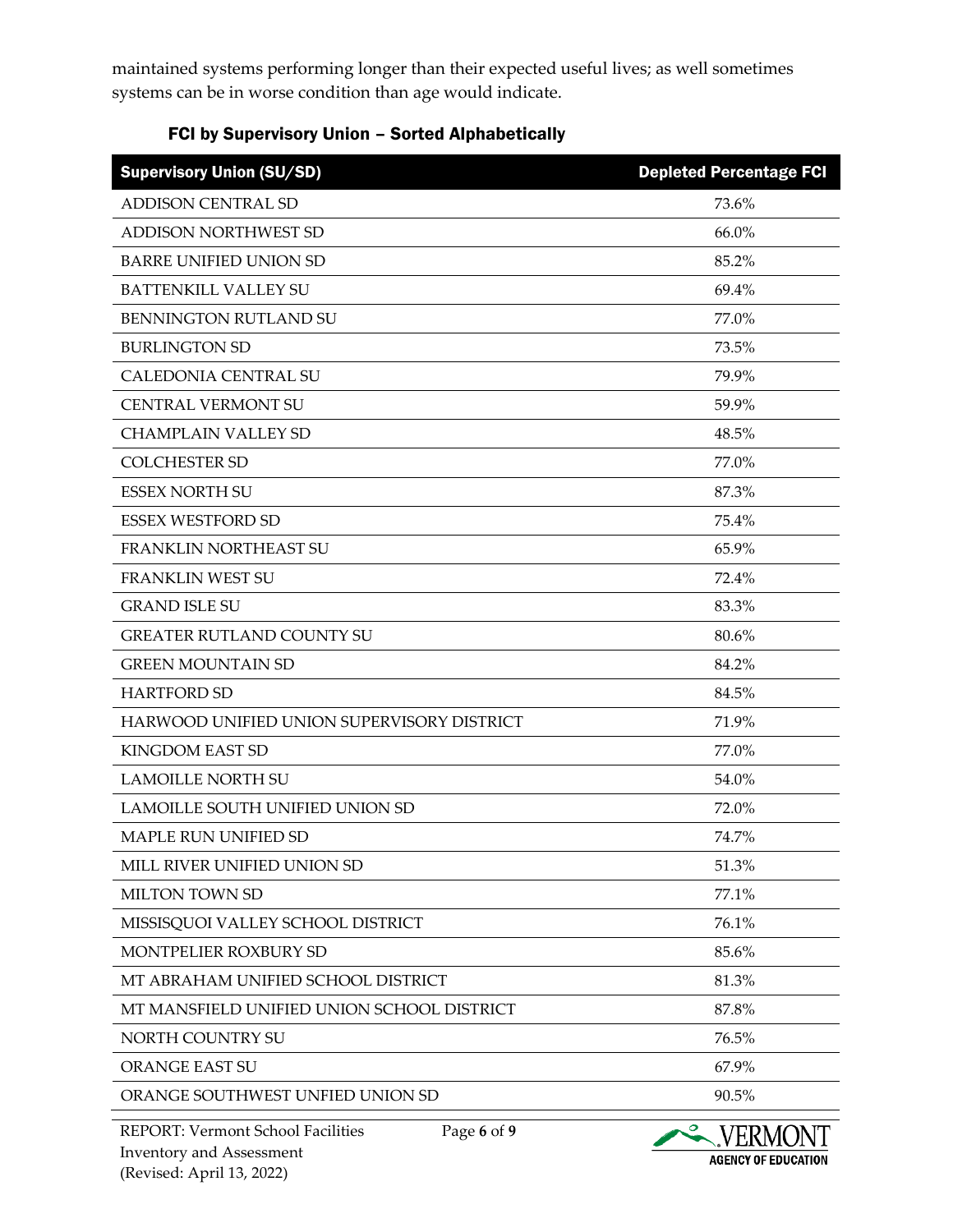| <b>Supervisory Union (SU/SD)</b>     | <b>Depleted Percentage FCI</b> |
|--------------------------------------|--------------------------------|
| <b>ORLEANS CENTRAL SU</b>            | 76.9%                          |
| ORLEANS SOUTHWEST SU                 | 76.7%                          |
| PATRICIA HANNAFORD CAREER CTR SD     | 70.7%                          |
| RIVENDELL INTERSTATE SD              | 74.3%                          |
| RIVER VALLEY TECHNICAL CENTER SD     | 61.9%                          |
| <b>RUTLAND CITY SD</b>               | 71.9%                          |
| <b>RUTLAND NORTHEAST SU</b>          | 68.8%                          |
| <b>SLATE VALLEY UNIFIED UNION SD</b> | 69.7%                          |
| SOUTH BURLINGTON SD                  | 81.3%                          |
| SOUTHWEST VERMONT SU                 | 66.8%                          |
| SPRINGFIELD SD                       | 77.5%                          |
| ST JOHNSBURY SD                      | 67.9%                          |
| <b>TWO RIVERS SU</b>                 | 73.0%                          |
| WASHINGTON CENTRAL UNIFIED UNION SD  | 59.0%                          |
| <b>WHITE RIVER VALLEY SU</b>         | 82.1%                          |
| <b>WINDHAM CENTRAL SU</b>            | 75.8%                          |
| WINDHAM NORTHEAST SU                 | 72.5%                          |
| WINDHAM SOUTHEAST SU                 | 63.9%                          |
| WINDHAM SOUTHWEST SU                 | 54.0%                          |
| <b>WINDSOR CENTRAL SU</b>            | 89.2%                          |
| WINDSOR SOUTHEAST SU                 | 71.4%                          |
| <b>WINOOSKI SD</b>                   | 5.0%                           |

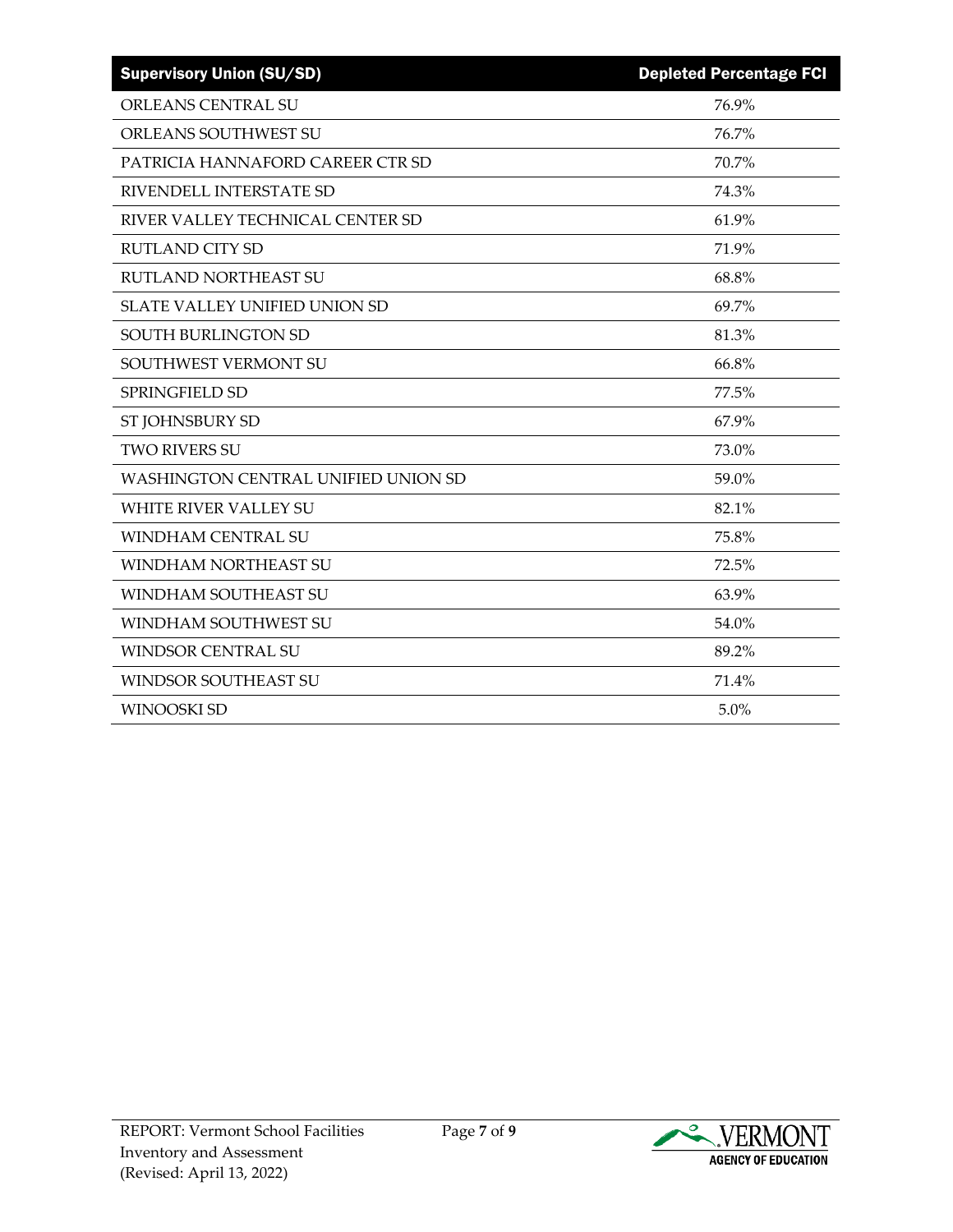#### FCI by Supervisory Union – Sorted by Condition

| <b>Supervisory Union (SU/SD)</b>           | <b>Depleted Percentage FCI</b> |
|--------------------------------------------|--------------------------------|
| ORANGE SOUTHWEST UNFIED UNION SD           | 90.5%                          |
| WINDSOR CENTRAL SU                         | 89.2%                          |
| MT MANSFIELD UNIFIED UNION SCHOOL DISTRICT | 87.8%                          |
| <b>ESSEX NORTH SU</b>                      | 87.3%                          |
| MONTPELIER ROXBURY SD                      | 85.6%                          |
| <b>BARRE UNIFIED UNION SD</b>              | 85.2%                          |
| <b>HARTFORD SD</b>                         | 84.5%                          |
| <b>GREEN MOUNTAIN SD</b>                   | 84.2%                          |
| <b>GRAND ISLE SU</b>                       | 83.3%                          |
| WHITE RIVER VALLEY SU                      | 82.1%                          |
| SOUTH BURLINGTON SD                        | 81.3%                          |
| MT ABRAHAM UNIFIED SCHOOL DISTRICT         | 81.3%                          |
| <b>GREATER RUTLAND COUNTY SU</b>           | 80.6%                          |
| CALEDONIA CENTRAL SU                       | 79.9%                          |
| <b>SPRINGFIELD SD</b>                      | 77.5%                          |
| <b>MILTON TOWN SD</b>                      | 77.1%                          |
| BENNINGTON RUTLAND SU                      | 77.0%                          |
| <b>COLCHESTER SD</b>                       | 77.0%                          |
| <b>KINGDOM EAST SD</b>                     | 77.0%                          |
| ORLEANS CENTRAL SU                         | 76.9%                          |
| ORLEANS SOUTHWEST SU                       | 76.7%                          |
| NORTH COUNTRY SU                           | 76.5%                          |
| MISSISQUOI VALLEY SCHOOL DISTRICT          | 76.1%                          |
| WINDHAM CENTRAL SU                         | 75.8%                          |
| <b>ESSEX WESTFORD SD</b>                   | 75.4%                          |
| MAPLE RUN UNIFIED SD                       | 74.7%                          |
| RIVENDELL INTERSTATE SD                    | 74.3%                          |
| <b>ADDISON CENTRAL SD</b>                  | 73.6%                          |
| <b>BURLINGTON SD</b>                       | 73.5%                          |
| <b>TWO RIVERS SU</b>                       | 73.0%                          |
| WINDHAM NORTHEAST SU                       | 72.5%                          |
| FRANKLIN WEST SU                           | 72.4%                          |
| LAMOILLE SOUTH UNIFIED UNION SD            | 72.0%                          |
| HARWOOD UNIFIED UNION SUPERVISORY DISTRICT | 71.9%                          |